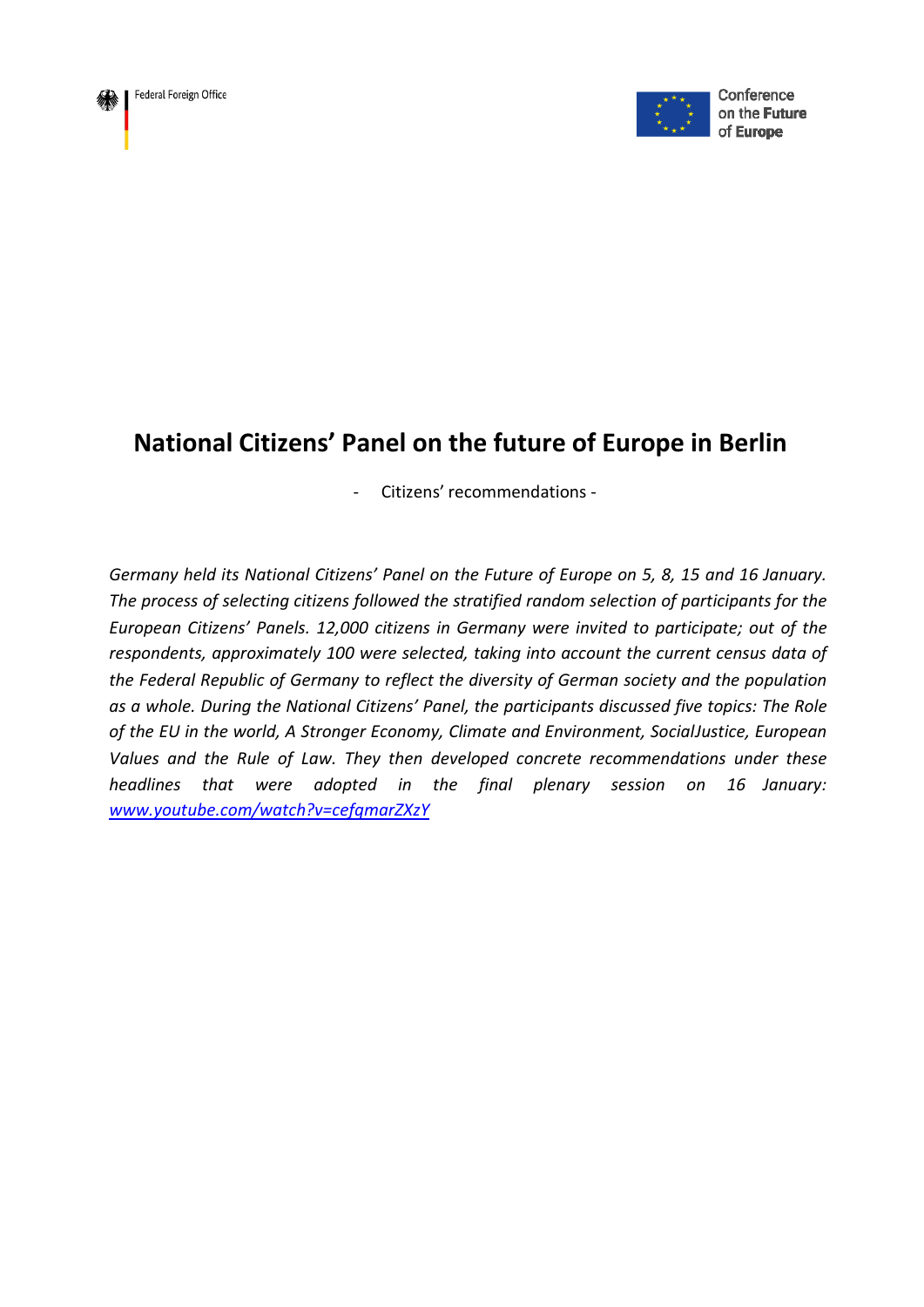# **Linking foreign trade interests with climate policy measures**

We recommend that the EU (particularly the EU Commission) launch an investment package for climate-friendly technologies and innovations, including funding programmes. This package should be financed through climate-related import tariffs which would be earmarked and passed on as monetary compensation for the climate damage caused. In this context, a points-based system to rate sustainability would be introduced for certain products. A clear EU position and a strong and innovative Europe would be helpful in reaching global climate targets. This would help consolidate the role of the European Union as a responsible, global pioneer and model which secures wealth and can bring about sustainable global changes. Those goals are important to us because the EU is making an enduring contribution in the fight against climate change which in the long term could make an important contribution to consolidating world peace.

## *Table 2:*

# **Creating incentives for production to be based in the EU, especially the production of basic supplies**

In order to facilitate the production of basic supplies in the EU, we recommend accelerating and standardising approval procedures, reducing bureaucracy and offering subsidies to companies that relocate to the EU and/or develop production sites in the EU. The EU should promote renewable energy on a massive scale in order to reduce energy costs.

Through these measures, we want to shorten supply chains and make them more climate friendly, help strengthen the EU and create jobs in which human rights are respected.

Those goals are important to us because relocating production to the EU would make the EU internationally more autonomous and politically less vulnerable.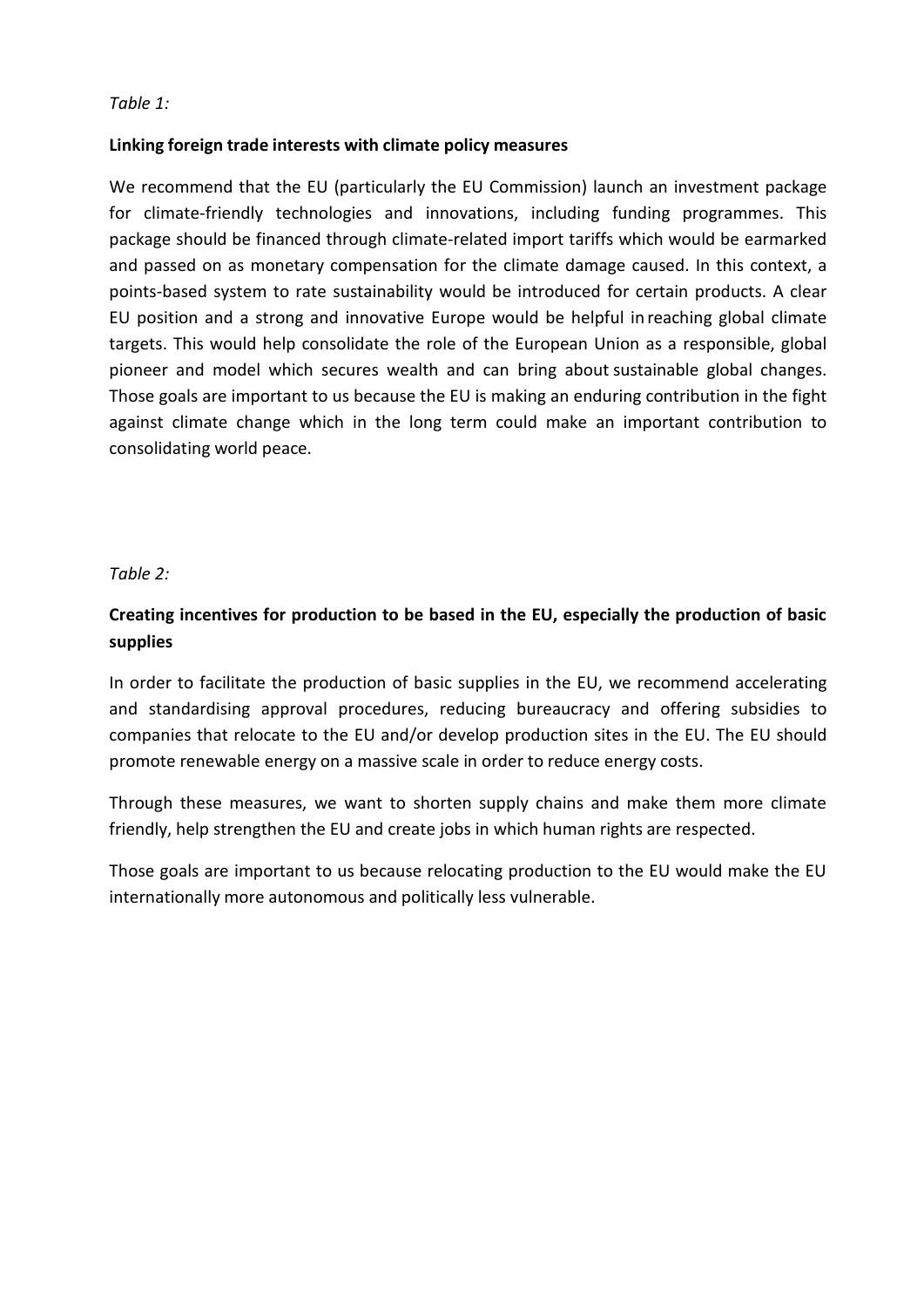# **Digi-Score – points for a strong EU-wide digital economy**

We propose introducing a publicly accessible digital score board, Digi-Score, run by the European Commission (DG Connect). This is a detailed ranking system that indicates and compares the current level of digitisation of EU businesses. With this proposal, we aim to create an incentive to increase digitisation across Europe. Businesses with a low digital score would be entitled to receive targeted support to help them catch up.

This goal is important to us because it would help pave the way for increasing productivity, efficiency and sales and thereby strengthen Europe as a manufacturing base.

## *Table 2:*

## **Information platform for an EU-wide exchange of knowledge and experiences**

We recommend that the EU set up an information platform serving as an EU-wide exchange of knowledge and experiences. Our goal is to pool information on transnational education and training courses in the EU, showcase best practice examples and offer citizens the opportunity to present new ideas for cross-border exchange. In addition, further information could be provided on the technical expert fora available (e.g. on energy, environment,digitisation).

We deem this important because citizens need transparency about the cross-border training and education courses that are available. They should receive better guidance at EU level on what fora and platforms exist.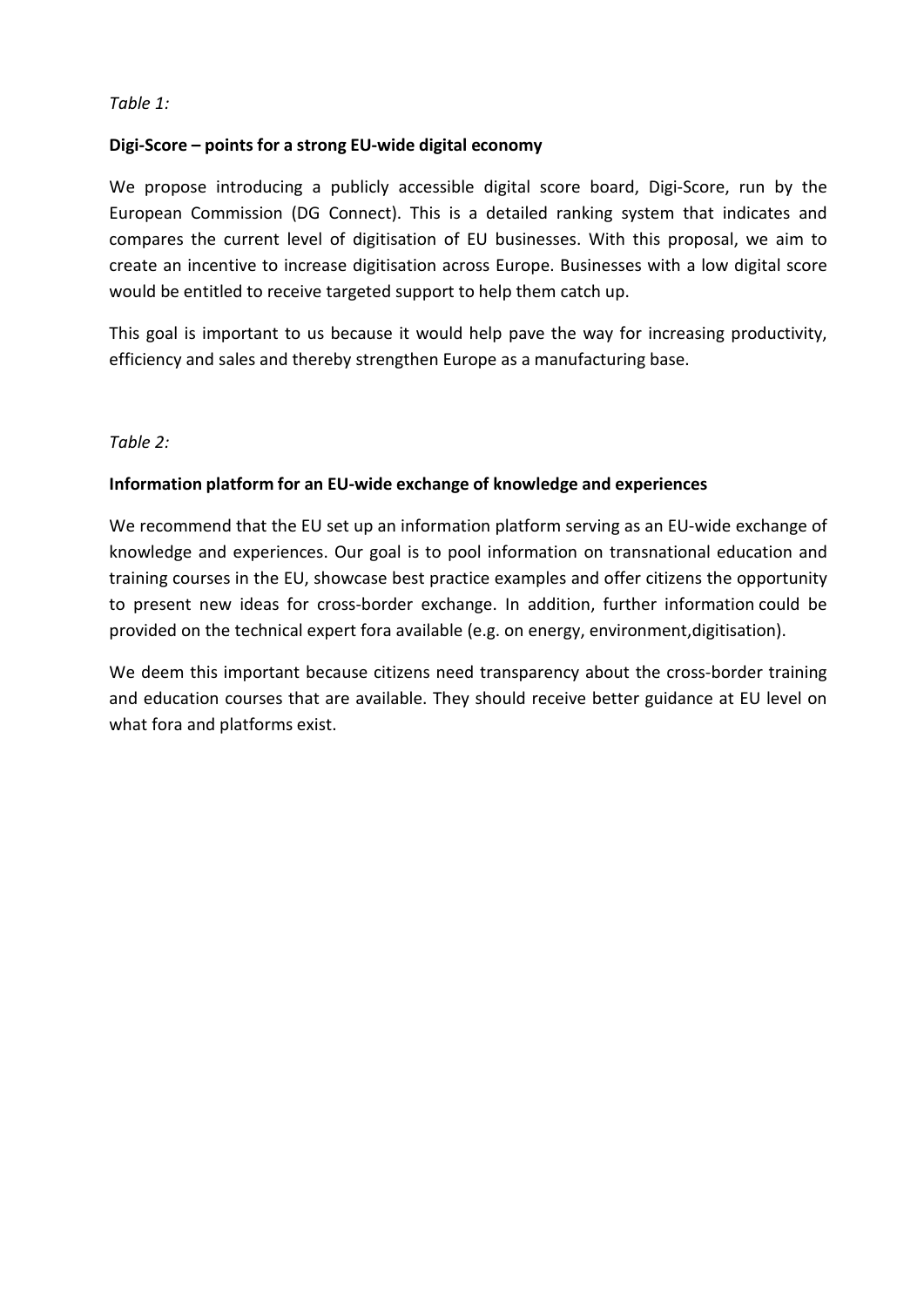## **Regulation on guaranteed product life**

We recommend that the EU introduce legislation to ensure a product-specific, extended, guaranteed lifetime for products manufactured and sold in the EU and make it transparent for consumers.

Resources are finite and could be saved through this measure, as well as waste be avoided, which would benefit the environment, the climate and consumers.

In this way, we want to encourage manufacturers to bring products on to the market thatare more durable and repairable.

## *Table 2:*

## **Long-term EU campaign for sustainable consumption and lifestyle**

We recommend that a European body, including branches in EU countries, be provided with its own resources and lead the campaign.

We aim to ensure that all people in the EU have a common identity, become more mindfulof the need for sustainable consumption and lifestyle and adopt this way of life.

These goals are important to us because we want to generate an intrinsic motivation for sustainable living.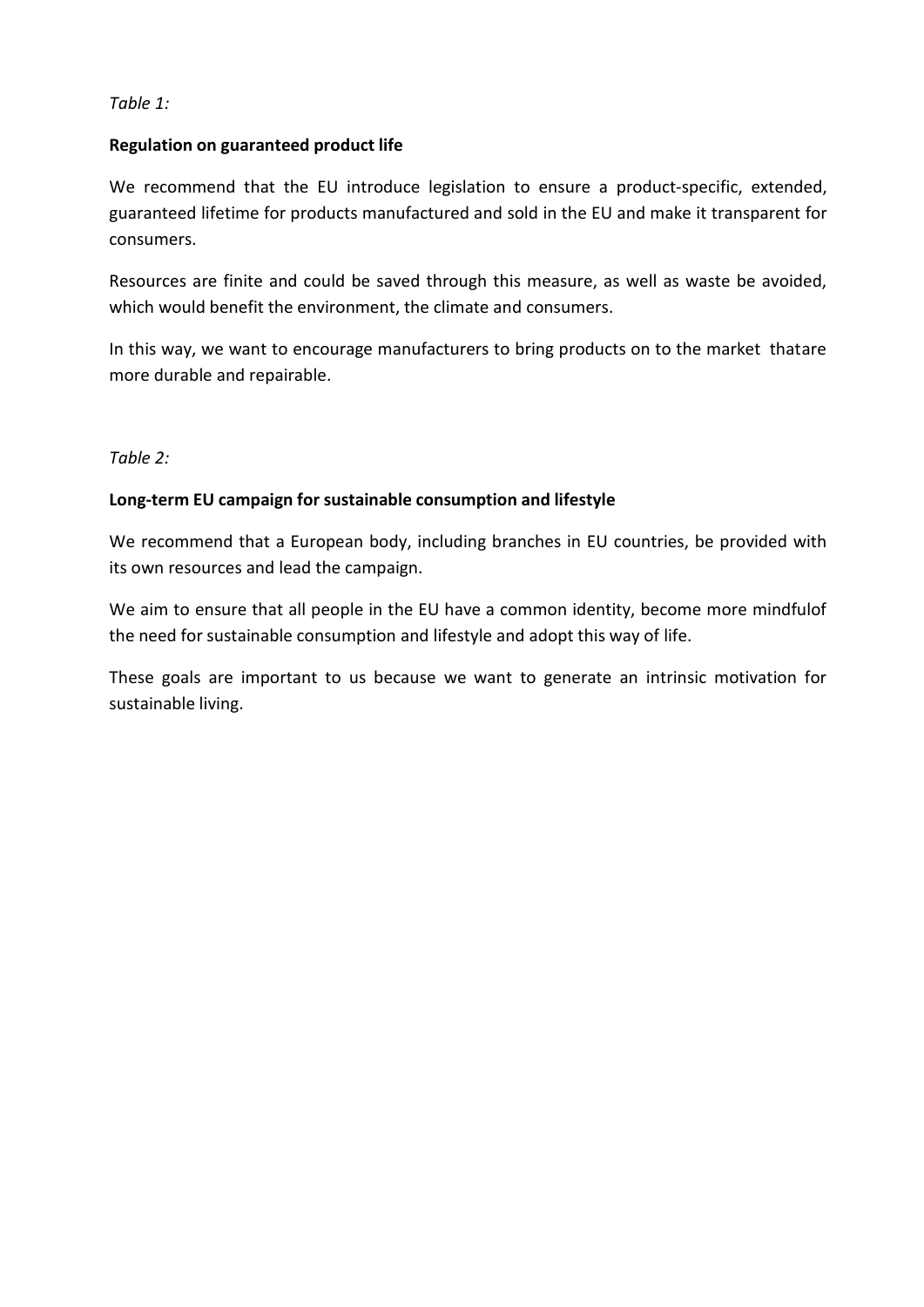# **Creating more exchange opportunities for students in Europe**

We recommend that the European Union adopt - in addition to the existing ERASMUS programme - a regulation on an exchange programme for students between the ages of 14 and 25 - irrespective of background, gender and level of education. This exchange programme should be systematically established and communicated by local schools. Every student should have the possibility to make use of the exchange programme at any time during his or her school career. To this end, the European Commission should submit a proposal to the European Parliament and the European Council

Our aim is for students, irrespective of school performance and financial support by their parents, to have the possibility to take part in exchange programmes throughout Europe. A culture of European exchange should be fostered from school age. Above all, it is important that exchange programmes are low-threshold and free of red tape. Through the exchange programme, we want to establish European solidarity and reduce language barriers. This should take place with educational justice and educational participation in mind in order to enhance intercultural and communicative competences.

These goals are important to us since they can help promote European cohesion, strengthen respect and cooperation and impart European values from a young age, so that Europe's diversity can be perceived as a chance.

*Table 2:*

# **Introducing a basic job-specific salary**

We recommend that the EU Commissioner for Jobs and Social Rights submit to the European Parliament a proposal for the introduction of a basic job-specific salary in all Member States. This basic salary should be composed of a minimum wage sufficient to secure a livelihood, and a job-specific supplement.

Our aim is for working performances and wages to be comparable within the EU in order to strengthen social justice. This goal is important to us to ensure that the basic principle of the EU is reflected in the labour market: comparable living and working conditions, irrespective of one's place of residence and profession.